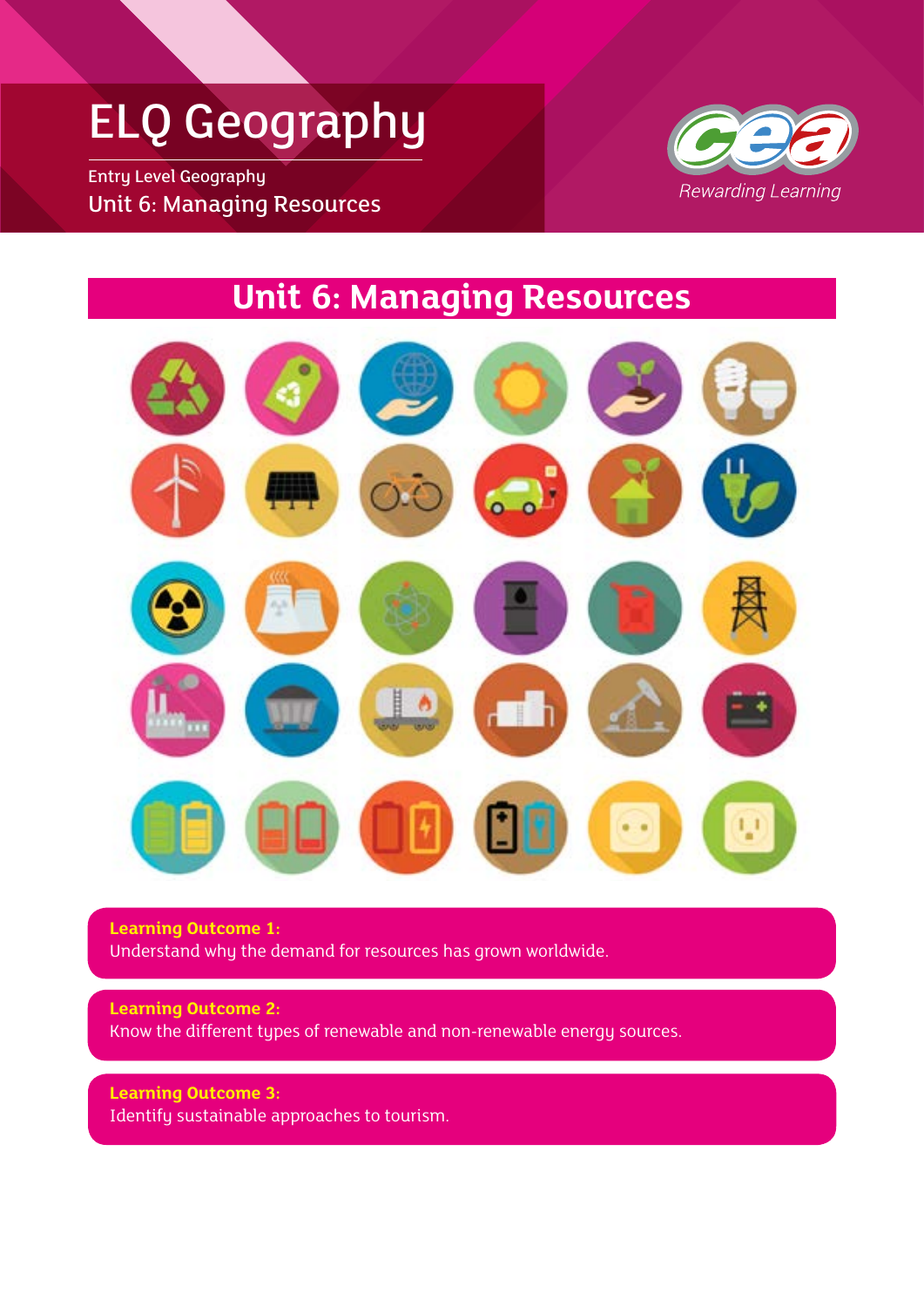Unit 6: Managing Resources

### **Guidance notes**

This resource includes information and suggested tasks relating to Entry Level Geography. This booklet has been produced to meet the requirements for Entry Level 3 but teachers may amend the material to suit the needs of their learners.

The list of resources is neither prescriptive nor exhaustive.

#### **For growing resource demand:**

[http://www.bbc.co.uk/schools/gcsebitesize/geography/energy\\_resources/what\\_resources\\_rev1.](http://www.bbc.co.uk/schools/gcsebitesize/geography/energy_resources/what_resources_rev1.shtml) [shtml](http://www.bbc.co.uk/schools/gcsebitesize/geography/energy_resources/what_resources_rev1.shtml) [http://www.bbc.co.uk/schools/gcsebitesize/geography/energy\\_resources/sustainable\\_energy\\_rev1.](http://www.bbc.co.uk/schools/gcsebitesize/geography/energy_resources/sustainable_energy_rev1.shtml) [shtml](http://www.bbc.co.uk/schools/gcsebitesize/geography/energy_resources/sustainable_energy_rev1.shtml)

#### **For renewable and non-renewable sources of energy:**

http://www.bbc.co.uk/schools/gcsebitesize/geography/energy\_resources/energy\_rev1.shtml http://www.geography.learnontheinternet.co.uk/topics/resources4.html http://greenliving.lovetoknow.com/Advantages\_and\_Disadvantages\_of\_Non\_Renewable\_Energy

#### **For Tourism:**

http://www.coolgeography.co.uk/GCSE/AQA/Tourism/Tourism%20growth/Tourism%20Growth.htm http://www.s-cool.co.uk/a-level/geography/tourism/revise-it/growth-in-tourism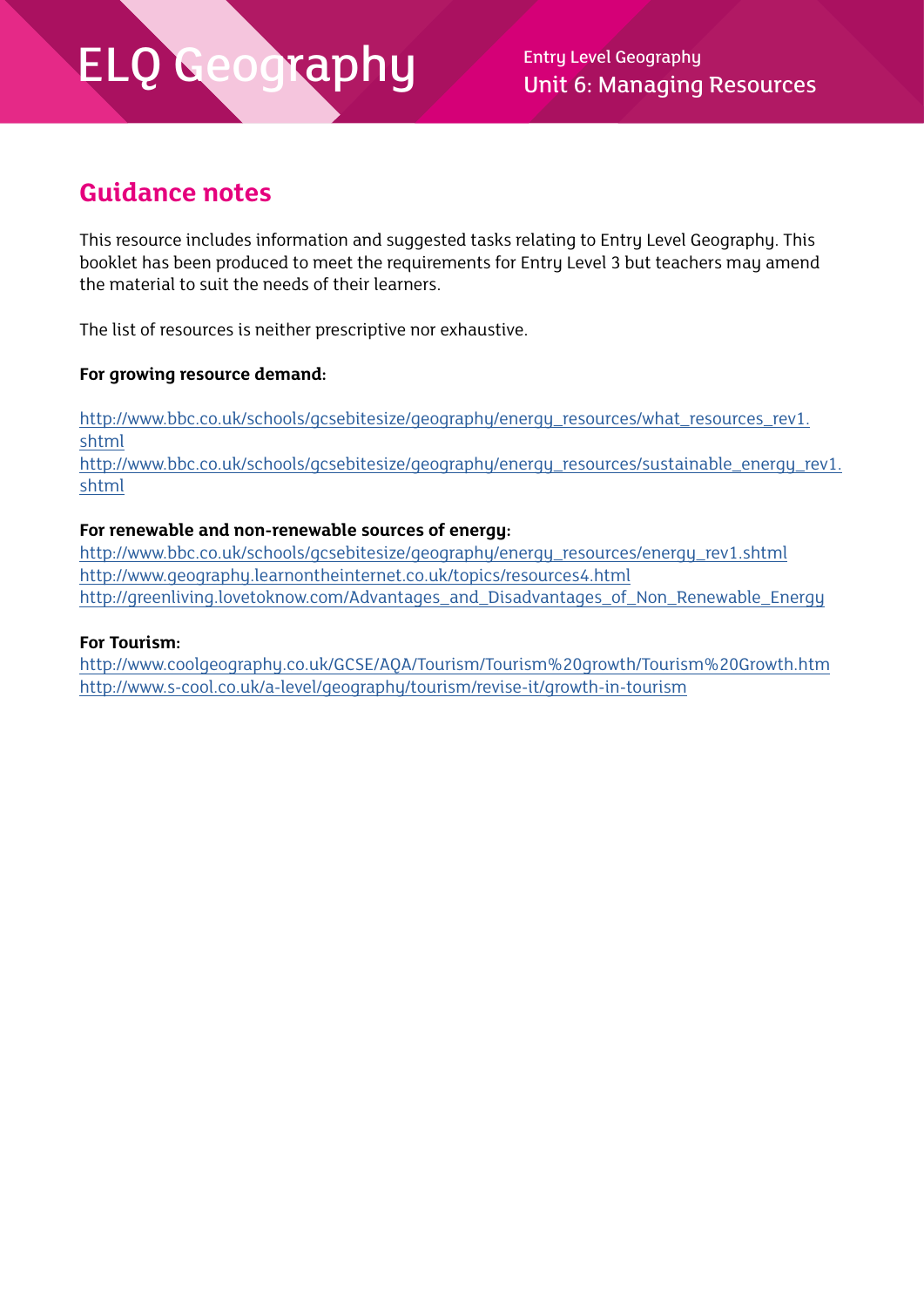### **Introduction**

Let's start by looking at what we mean by the term **'resource'.** When we use something, it becomes a resource. Some resources are more important than others. For example, we all need safe food and water supplies, shelter, clothing and good health. Resources are also required to make all the things that we use in our daily lives.

An increasing global population needs more resources but most resources are limited and exploitation has consequences.

People in MEDCs need lots of resources to sustain their high levels of consumption. People in LEDCs sometimes have limited access to basic resources such as food and water. LEDCs are often rich in natural resources, deposits of valuable metals and minerals. To help them out of poverty, LEDCs can extract and sell resources to MEDCs.

There is an increasing demand for goods and services from a growing global population, especially those in LEDCs. The world's resources are being used up more quickly. The consumption of resources is spread unequally between MEDCs, that use more resources, and LEDCs, that use less.

Resource demand is increasing. This is because:

- Global population is rising. There are currently over 7 billion people in the world. This number is rising so the more people there are in the world, the more resources that will be needed.
- Many resources are essential for human survival, for example water. As the global population is rising, there are more people demanding water as everyone needs this vital resource to live.
- Electricity generation relies heavily on both renewable and non-renewable resources. People and countries are getting richer which means there will be a greater demand for electrical goods which require energy to use them. Coal for example is burned in power stations to generate this electricity.

#### **Renewable and Non-renewable resources of energy**

We all are dependent upon **resources**. Some resources are **renewable** while others are **nonrenewable**.

A renewable resource is a resource that people can keep on using because it will never run out.

**Non-renewable resources** will run out one day because the human population is using these resources up a lot faster than they form. The table below lists some examples of renewable and non-renewable resources.

| Renewable resources | Non - renewable resources |
|---------------------|---------------------------|
| • Sun               | $\cdot$ Coal              |
| <b>l</b> • Waves    | $\cdot$ Oil               |
| l • Wind            | • Gas                     |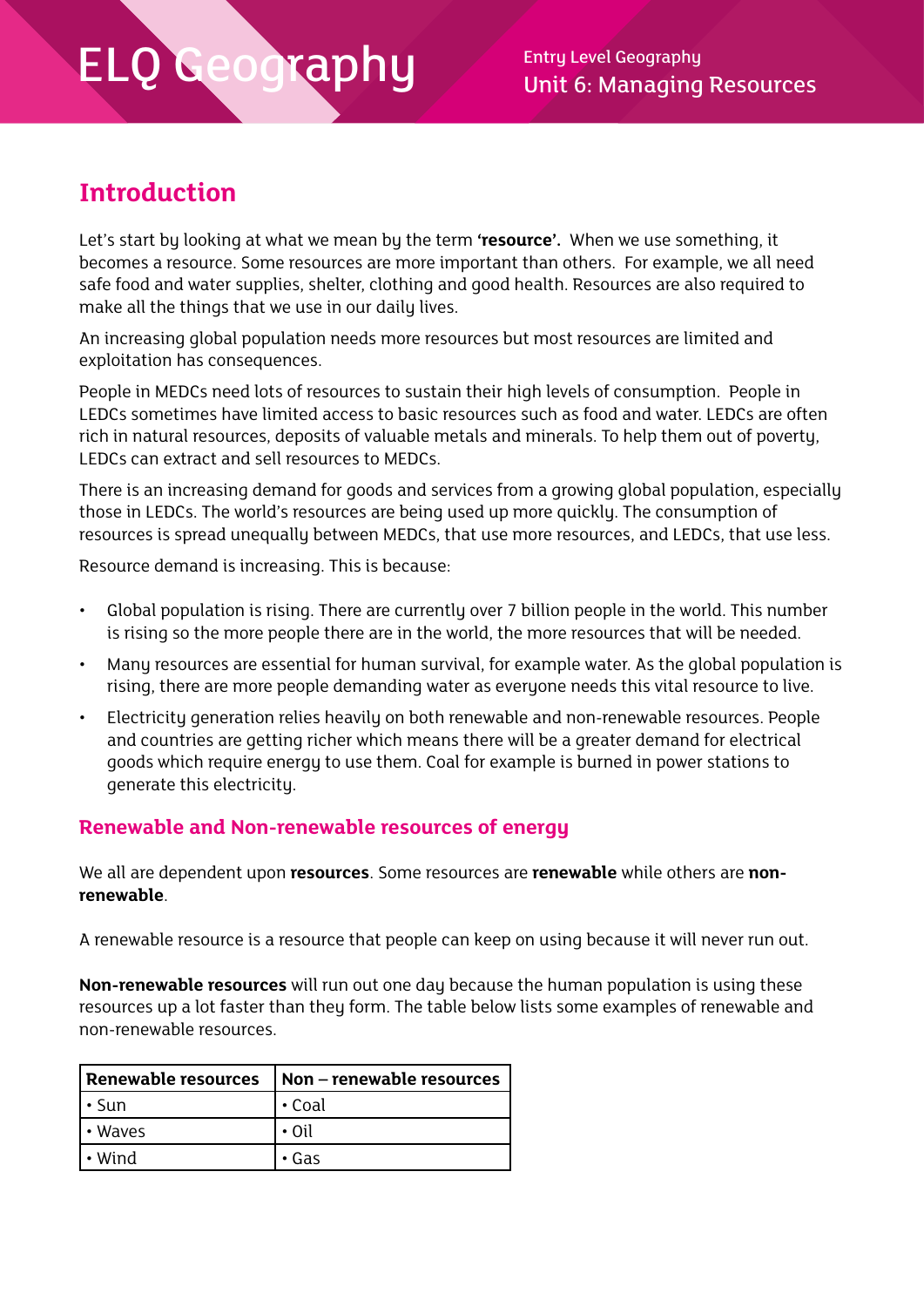Unit 6: Managing Resources

**Renewable energy sources** are sources of power that quickly replenish themselves and can be used over and over again.

**Solar energy** is a renewable energy source that is created using the sun's energy to produce power. The sun's heat and light is converted into electricity within a solar panel.



**Fig 1: Solar Panels on the Roof of a House**

**Wind energy** is a renewable energy source that is created using the force of the wind to turn the sails on a turbine to generate power.



**Fig 2: Wind Turbines**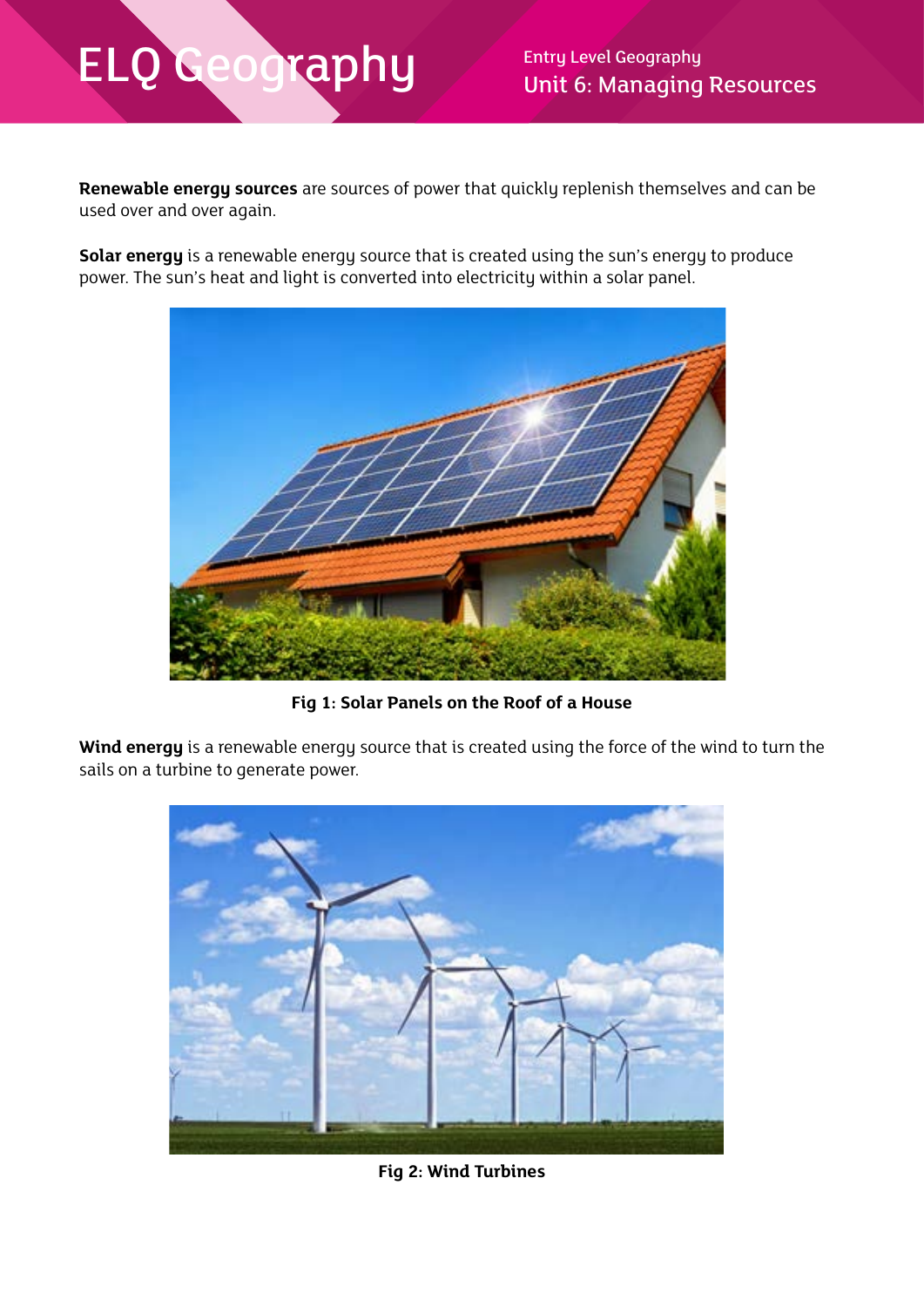Unit 6: Managing Resources

**Non-renewable energy** comes from sources that will run out or will not be replenished in our lifetimes—or even in many, many lifetimes.

**Coal** formed millions of years ago from fossilised plants that consist of carbon. Coal is mined from seams of coal, found sandwiched between layers of rock in the earth's crust. Coal is burnt to provide heat in homes or to generate electricity.



**Fig 3: A Stockpile of Coal**

Oil is a carbon-based liquid formed from fossilised animals. Oil reserves are found in the earth's crust. Pipes are sunk down to the reservoirs to pump the oil out.



**Fig 4: An Oil Platform**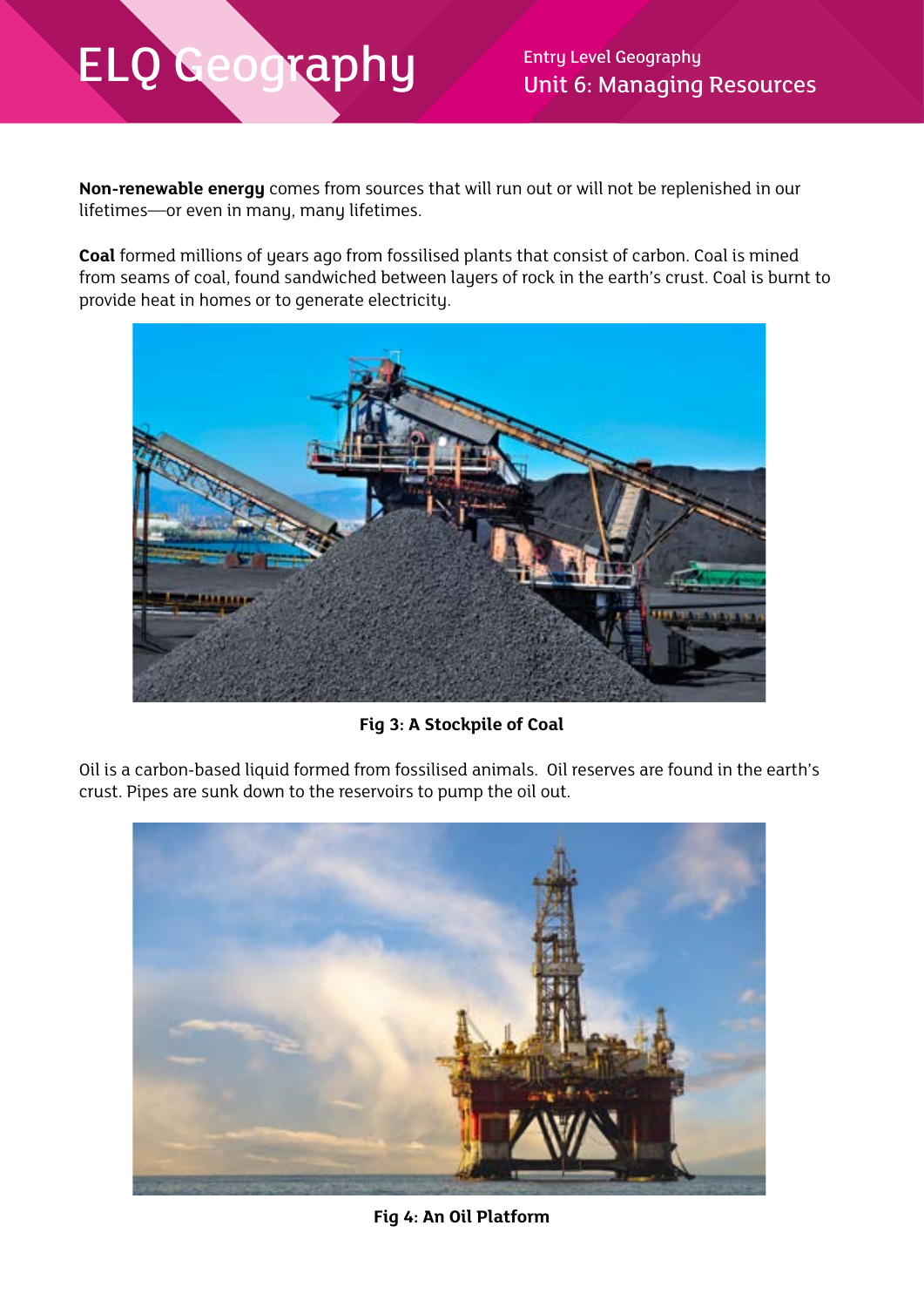### **Problems and Benefits of Coal (Non-renewable)**

| <b>Problems</b>                                                                                                                            | <b>Benefits</b>                                                                   |
|--------------------------------------------------------------------------------------------------------------------------------------------|-----------------------------------------------------------------------------------|
| One of the main problems is that coal will<br>eventually run out, there is not an endless                                                  | Coal mining is relatively cheap to do.                                            |
| supply of coal.                                                                                                                            | Experts think that coal supplies will last longer<br>than supplies of gas or oil. |
| When coal is burned, many greenhouse gases<br>(pollutants) are released into the atmosphere.<br>These gases contributes to global warming. |                                                                                   |

### **Problems and Benefits of Wind energy (Renewable)**

| <b>Problems</b>                                | <b>Benefits</b>                                |
|------------------------------------------------|------------------------------------------------|
| Huge costs are involved to build and           | Wind energy will never run out.                |
| manufacture wind farms.                        |                                                |
|                                                | Demand for electricity is higher in the winter |
| One major problem of wind energy is that there | and the wind is stronger in the winter so      |
| will be times when wind doesn't blow which     | demand can be met.                             |
| means electricity cannot be produced.          |                                                |
|                                                | Wind farms are usually located on farmer's     |
| A lot of people argue that wind turbines spoil | land which means farmers have an extra source  |
| the natural views of the countryside and the   | of income.                                     |
| environment.                                   |                                                |
|                                                |                                                |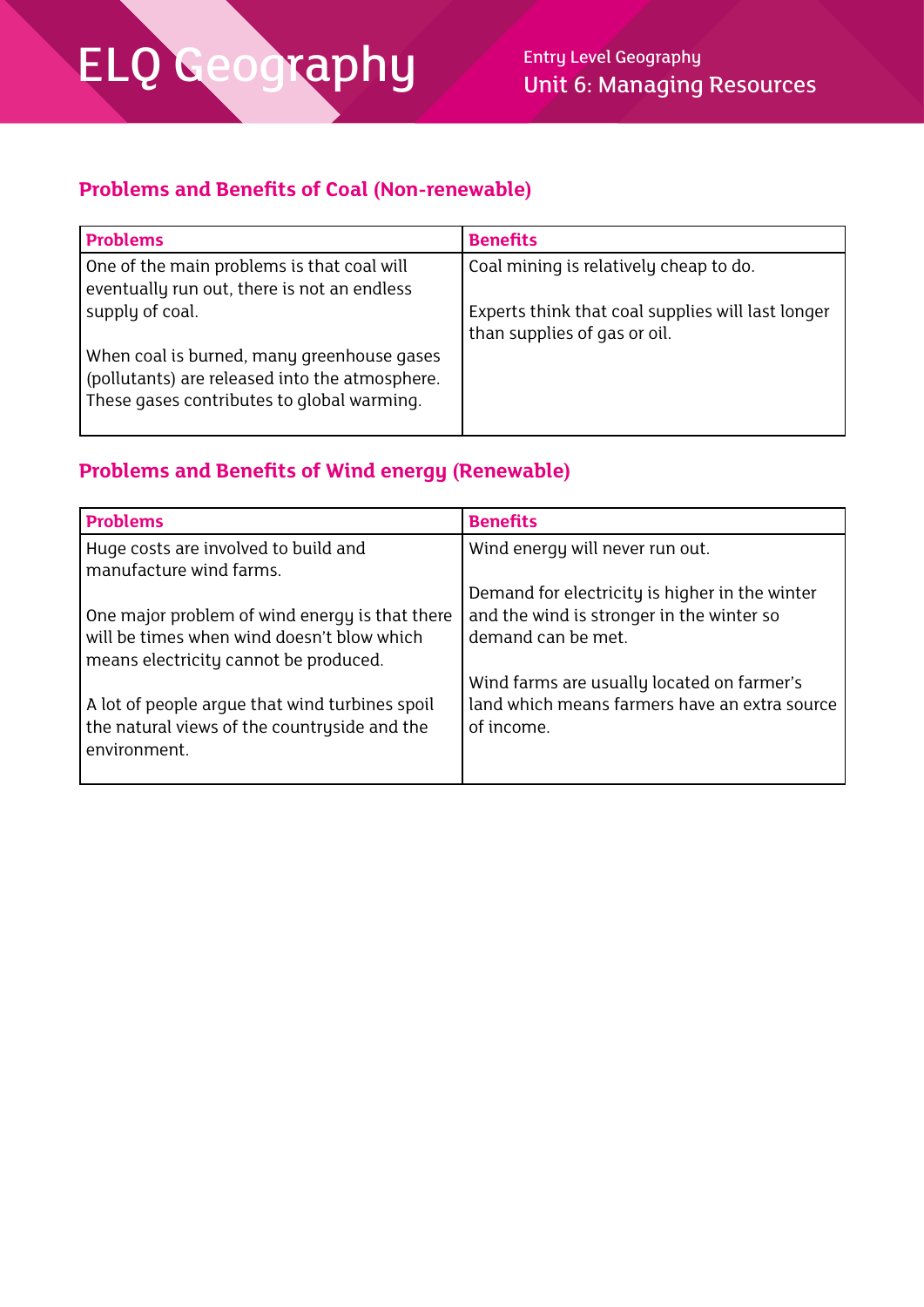$\overline{a}$ phy Entry Level Geography Unit 6: Managing Resources

### **Tourism**

Tourism has grown globally since the 1950s. By 2016 there were over 1.2 billion international tourists as the following graph shows:



**Fig 5: International Tourist Arrivals by Region** Source: https://ourworldindata.org/tourism

There are many reasons why tourism has grown for example:

- The internet This allows people to search the web and find cheaper holidays. The internet is also a great way to advertise holidays to encourage more people to travel.
- Cheap air travel There are many airlines such as easyJet and Jet2 competing for custom so they offer many reduced airfares.
- People have more money Nowadays people have higher wages and therefore higher disposable incomes to spend on luxuries such as holidays.
- People have more time Nowadaus people have more time off work including bank holidaus/ longer summer breaks so they have the leisure time to take longer holidays and to holiday more often.
- People are living longer The population is ageing which means there are more elderly people who may be retired. They therefore have time to travel and can afford to travel due to pension payments.
- Improvements in technology Improved and faster roads such as motorways as well as developments in aircraft technology means people can get to places faster.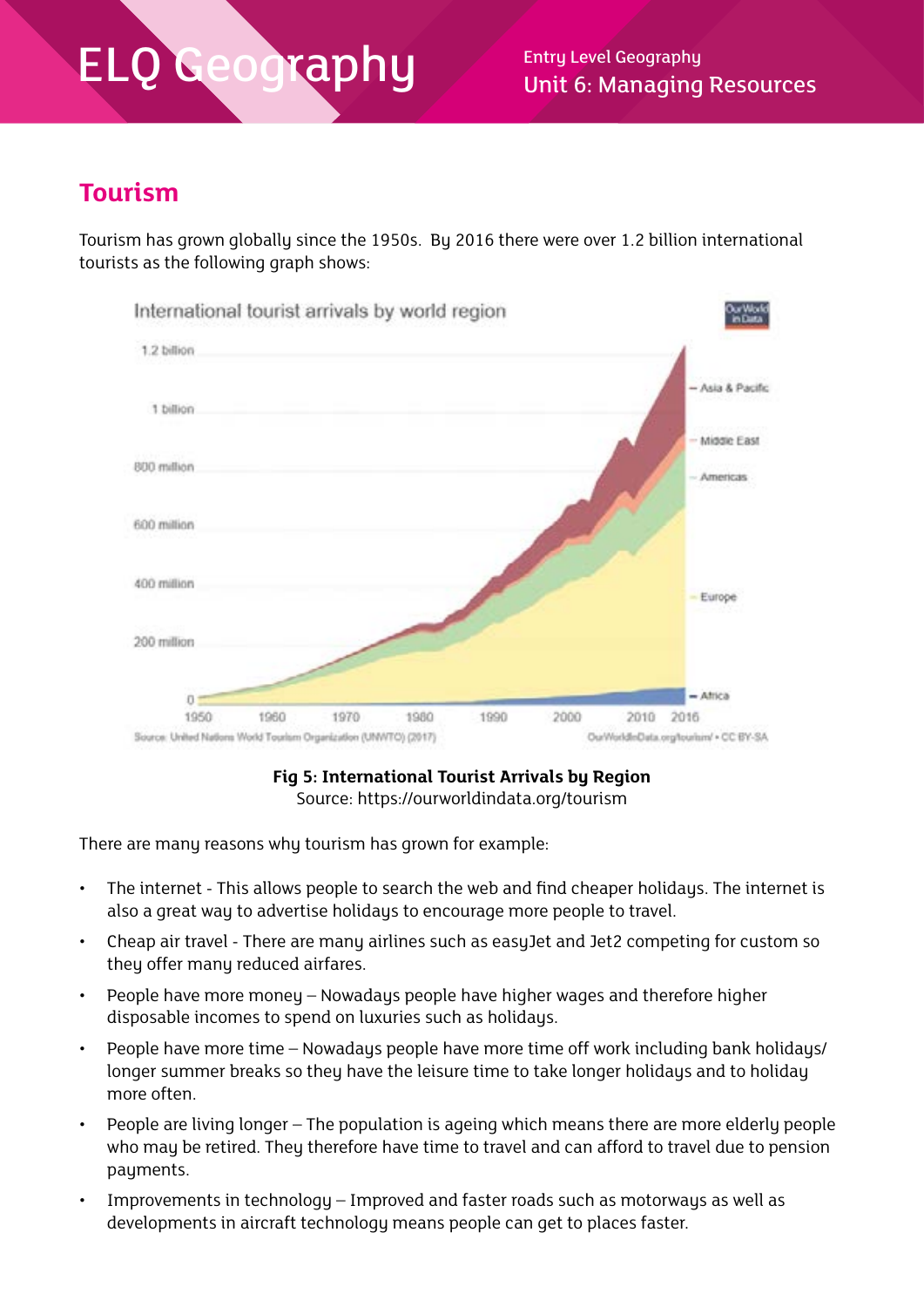Unit 6: Managing Resources

More choices of places to visit – Places are now more accessible with more airports so more people are likely to try and experience different types of holidays in their lifetime.

#### **Sustainable tourism**

**Sustainable tourism** does not damage the place where it happens. This allows the place to continue to be used by future generations. Sustainable tourism aims to make a low impact on the environment and local culture while helping to generate employment and income for the local people.



**Fig 6: A Bamboo Hanging Walk Way in an Area of Tropical Rain Forest**

Only small numbers of tourists are allowed at any one time and they will stay in small scale accommodation. This type of tourism aims to employ locals and to source all things such as food locally. The types of activities on offer will not be damaging to the environment. This type of tourism can be found in the Amazon Rainforest for example. There are many benefits of sustainable tourism for the local community and environment.



**Fig 7: Eco lodge in Cuyabeno Wildlife Reserve, Equador**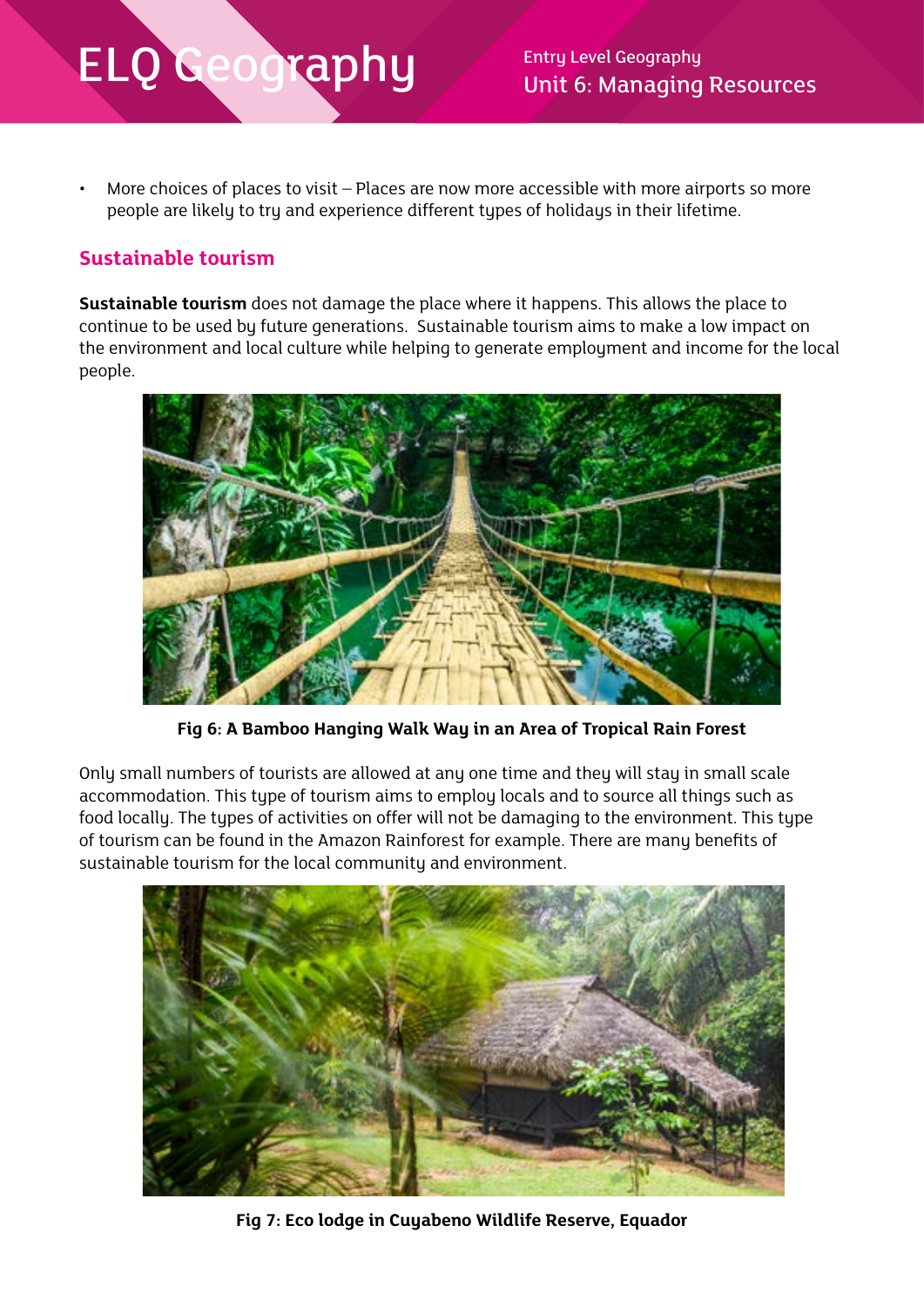| <b>Benefits of sustainable tourism for the local</b>                             | <b>Benefits of sustainable tourism on the</b>                                                                                                        |
|----------------------------------------------------------------------------------|------------------------------------------------------------------------------------------------------------------------------------------------------|
| community                                                                        | environment                                                                                                                                          |
| Extra income for the local economy. This                                         | There will be less need to cut down and destroy                                                                                                      |
| means more money can be spent on providing                                       | the natural vegetation to make way for hotels                                                                                                        |
| health and educational services to the local                                     | and services such as roads. Sustainable                                                                                                              |
| people. This means the life expectancy age will                                  | tourism is small scale and there will be only                                                                                                        |
| rise and the number people who can read and                                      | small numbers of visitors at any one time. This                                                                                                      |
| write will also increase.                                                        | means that the environment will be protected.                                                                                                        |
| With increased incomes, the local people can<br>buy luxury items such as radios. | The activities on offer on these types of<br>holidays are not damaging to the environment<br>for example canoeing, photography and bird<br>watching. |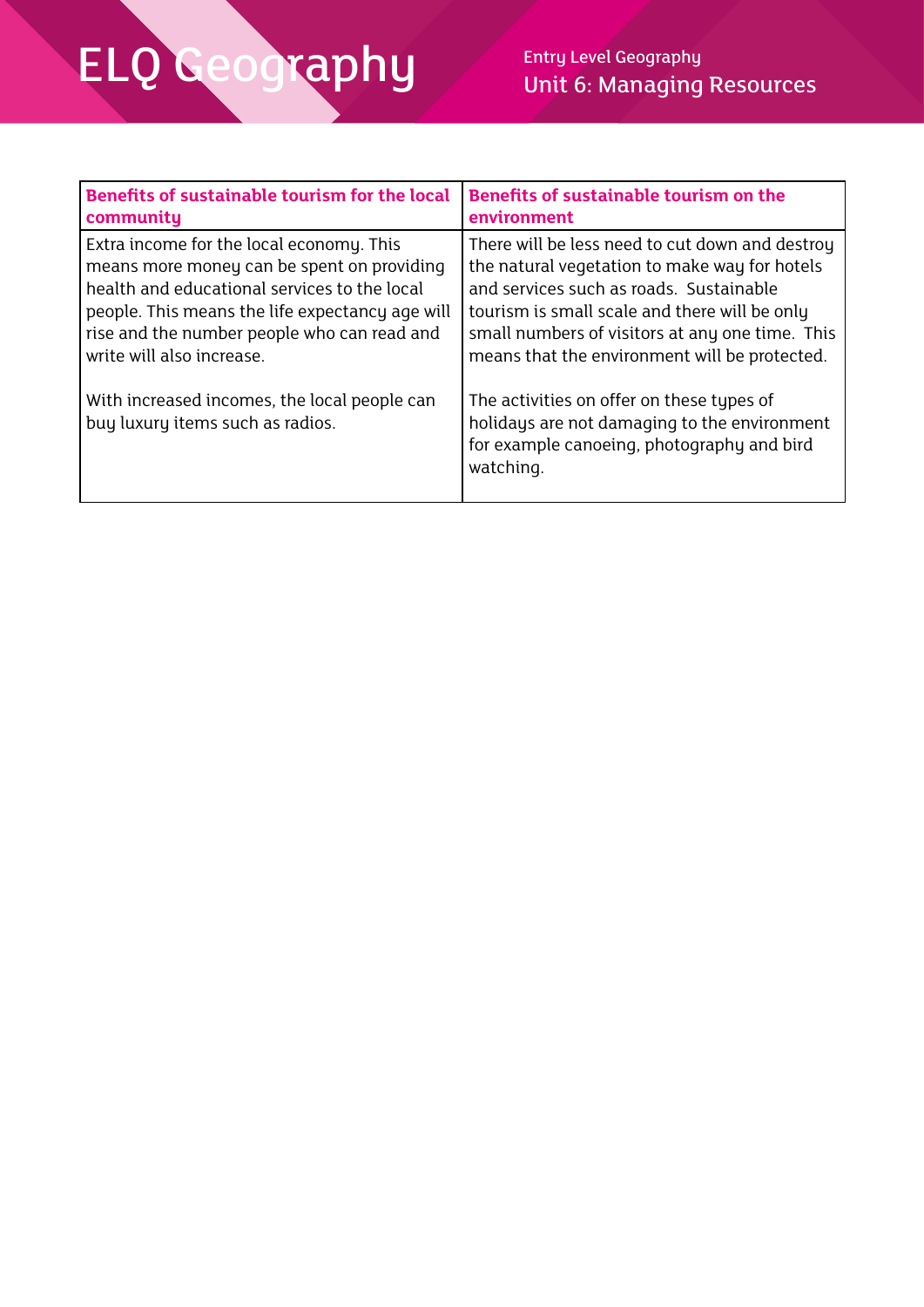Unit 6: Managing Resources

### **Activity 1**

In your own words, define what is meant by:

a) Renewable resources:

b) Non-renewable resources:

Use an arrow to show whether the following resources are renewable or non-renewable.

| <b>Renewable energy</b> | <b>Resource</b> | Non-renewable energy |
|-------------------------|-----------------|----------------------|
|                         | Sun             |                      |
|                         |                 |                      |
|                         | Coal            |                      |
|                         | Wind            |                      |
|                         | <b>Waves</b>    |                      |
|                         | Oil             |                      |
|                         | Gas             |                      |

\_\_\_\_\_\_\_\_\_\_\_\_\_\_\_\_\_\_\_\_\_\_\_\_\_\_\_\_\_\_\_\_\_\_\_\_\_\_\_\_\_\_\_\_\_\_\_\_\_\_\_\_\_\_\_\_\_\_\_\_\_\_\_\_\_\_\_\_\_\_\_\_\_\_\_\_\_\_\_\_\_\_

\_\_\_\_\_\_\_\_\_\_\_\_\_\_\_\_\_\_\_\_\_\_\_\_\_\_\_\_\_\_\_\_\_\_\_\_\_\_\_\_\_\_\_\_\_\_\_\_\_\_\_\_\_\_\_\_\_\_\_\_\_\_\_\_\_\_\_\_\_\_\_\_\_\_\_\_\_\_\_\_\_\_

\_\_\_\_\_\_\_\_\_\_\_\_\_\_\_\_\_\_\_\_\_\_\_\_\_\_\_\_\_\_\_\_\_\_\_\_\_\_\_\_\_\_\_\_\_\_\_\_\_\_\_\_\_\_\_\_\_\_\_\_\_\_\_\_\_\_\_\_\_\_\_\_\_\_\_\_\_\_\_\_\_\_

\_\_\_\_\_\_\_\_\_\_\_\_\_\_\_\_\_\_\_\_\_\_\_\_\_\_\_\_\_\_\_\_\_\_\_\_\_\_\_\_\_\_\_\_\_\_\_\_\_\_\_\_\_\_\_\_\_\_\_\_\_\_\_\_\_\_\_\_\_\_\_\_\_\_\_\_\_\_\_\_\_\_

\_\_\_\_\_\_\_\_\_\_\_\_\_\_\_\_\_\_\_\_\_\_\_\_\_\_\_\_\_\_\_\_\_\_\_\_\_\_\_\_\_\_\_\_\_\_\_\_\_\_\_\_\_\_\_\_\_\_\_\_\_\_\_\_\_\_\_\_\_\_\_\_\_\_\_\_\_\_\_\_\_\_

\_\_\_\_\_\_\_\_\_\_\_\_\_\_\_\_\_\_\_\_\_\_\_\_\_\_\_\_\_\_\_\_\_\_\_\_\_\_\_\_\_\_\_\_\_\_\_\_\_\_\_\_\_\_\_\_\_\_\_\_\_\_\_\_\_\_\_\_\_\_\_\_\_\_\_\_\_\_\_\_\_\_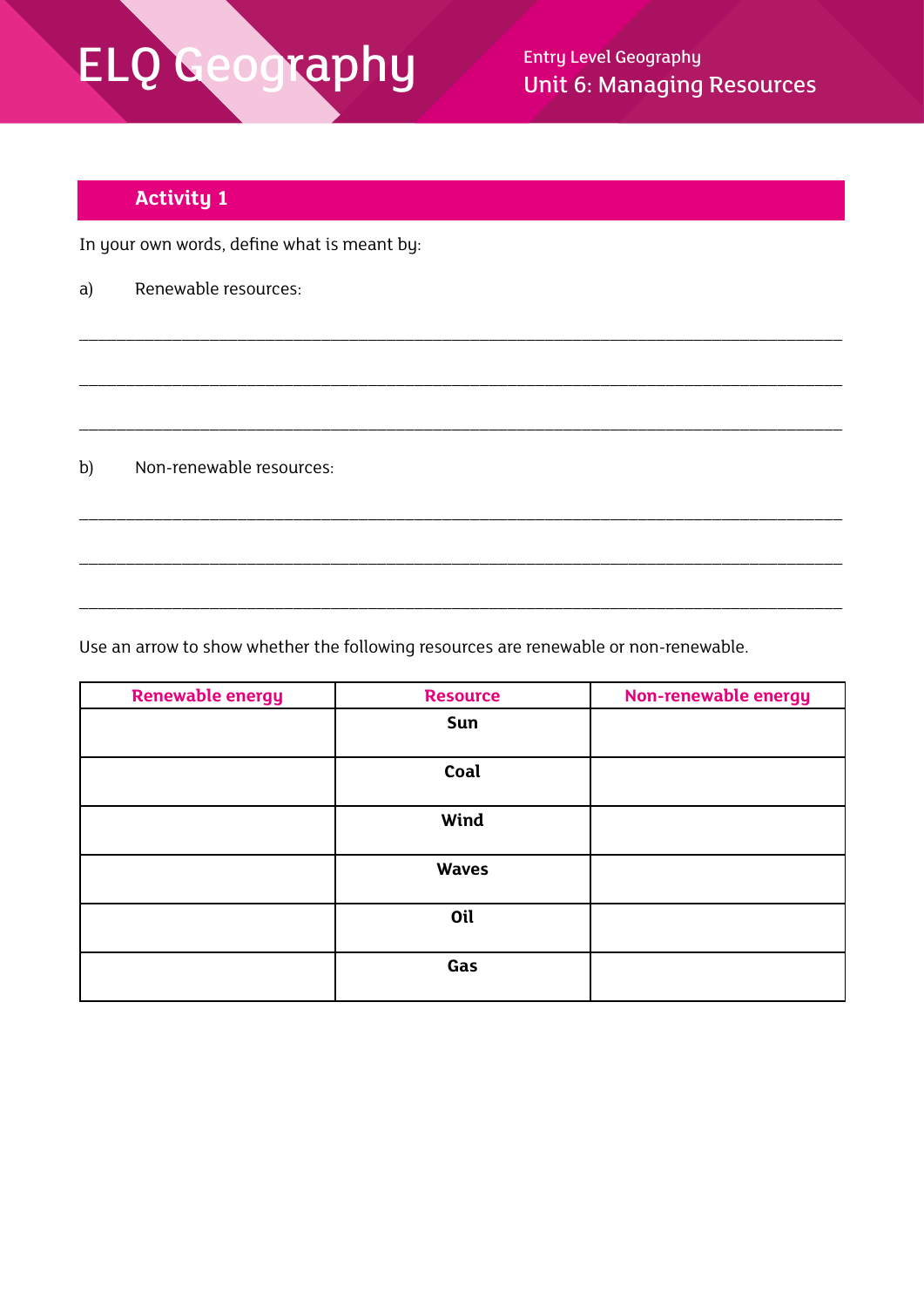# ELQ Geography

**Entry Level Geography Unit 6: Managing Resources** 

### **Activity 2**

Explain two reasons why the demand for resources is increasing across the world. Use the images in Resource A to help you.

#### **Resource A**

Photo A







Photo C





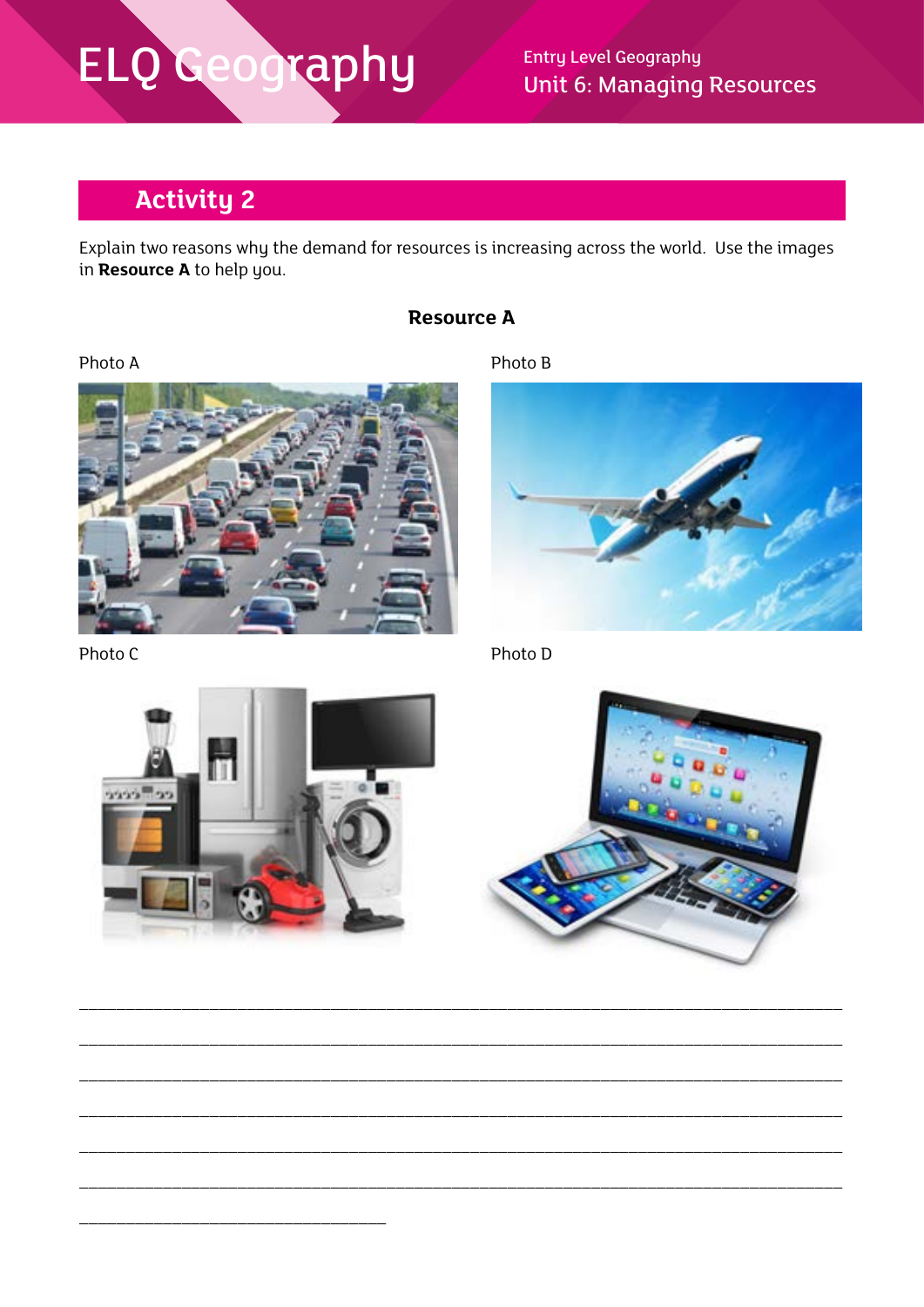### **Activity 3**

Complete the table below by describing and explaining one problem and one benefit associated with renewable and non-renewable energy sources.

| One problem associated with a renewable     | One benefit associated with a renewable energy |
|---------------------------------------------|------------------------------------------------|
| energy source is                            | source is                                      |
| One problem associated with a non-renewable | One benefit associated with a non-renewable    |
| energy source is                            | energy source is                               |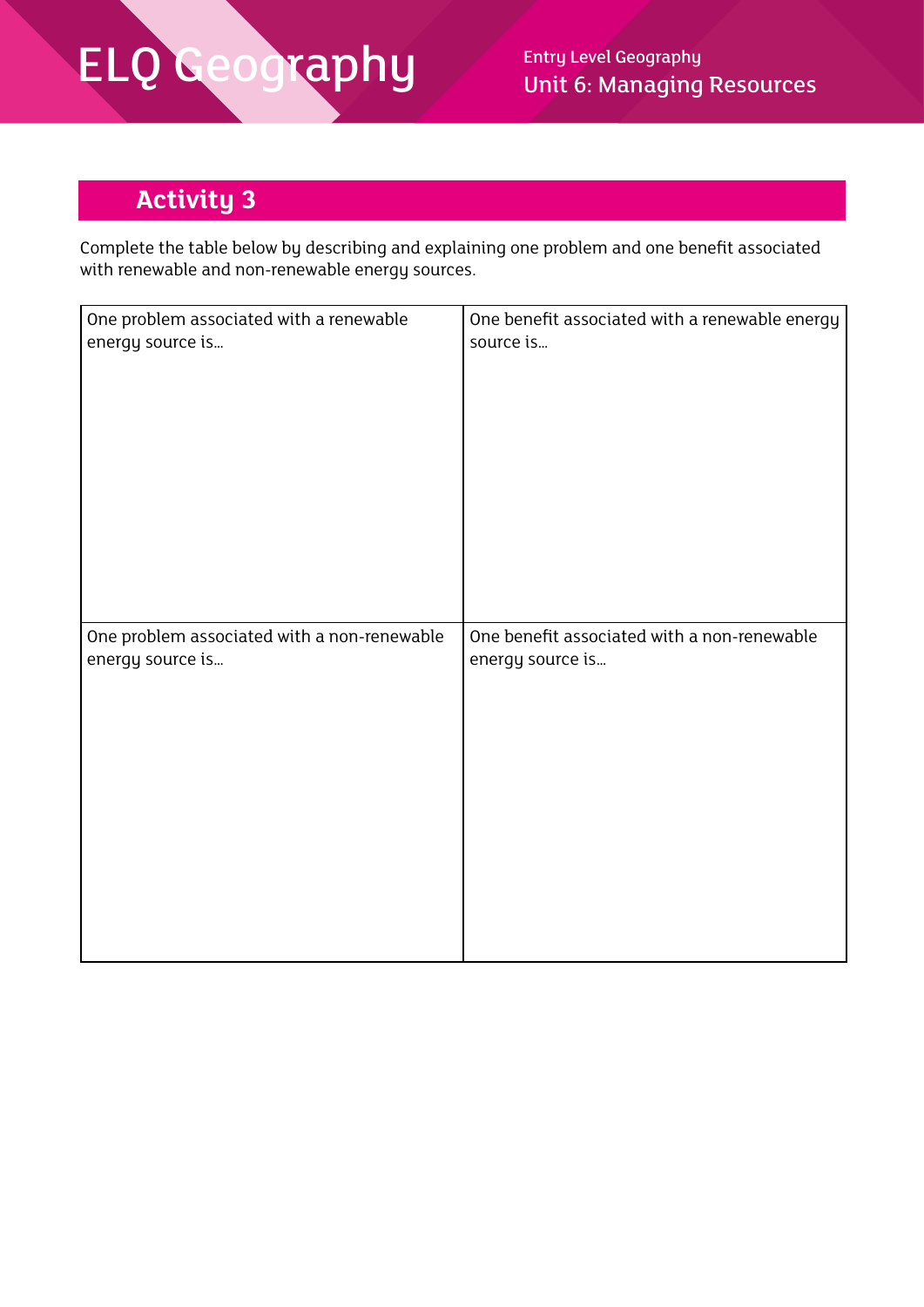### ELQ Geography

**Entry Level Geography Unit 6: Managing Resources** 

### **Activity 4**

Look back at Fig.5 which shows international tourist arrivals.

In 1960 there were 69.4 million international tourist arrivals. This figure had grown to 439.4 million by 1990. In 2016 there were 1.24 billion international tourist arrivals - that's a staggering 1 240 000 000 tourists.

In your own words, describe and explain why tourism has grown globally since the 1960s.